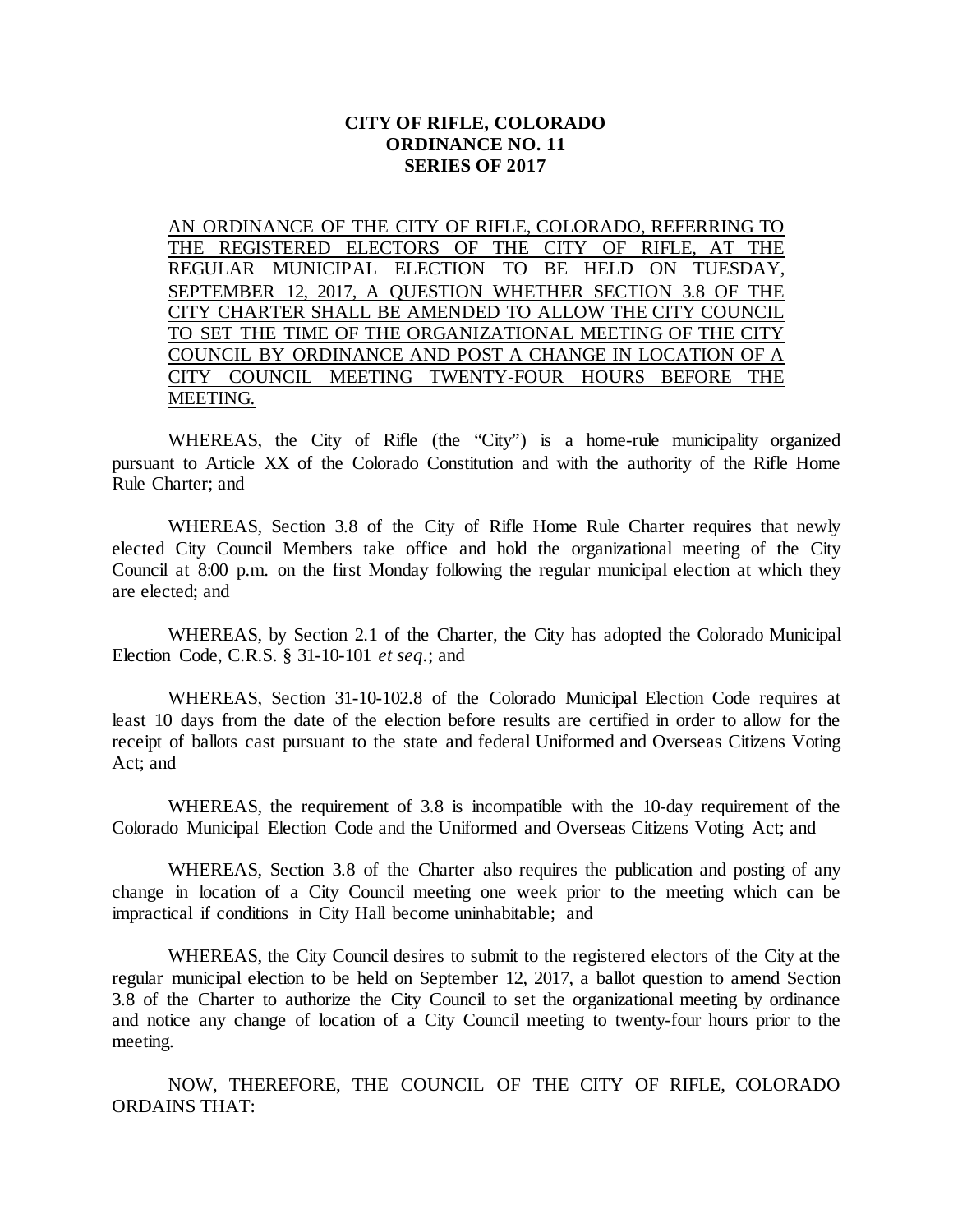1. Recitals. The City Council incorporates the foregoing recitals as conclusions, facts, determinations, and findings by the City Council.

2. Submission to Voters. The following question stated in Section 3 below shall be submitted to the registered voters of the City of Rifle voting at the regular municipal election which shall be held on Tuesday, September 12, 2017.

3. Publication and Ballot Form. The City Clerk shall cause a notice of election for the following ballot question to be published as part of the municipal election publication in substantially the following form and add the question to the City's 2017 Municipal Election Ballot:

## **SHALL SECTION 3.8 OF THE CITY OF RIFLE HOME RULE CHARTER BE REPEALED AND REPLACED TO READ AS FOLLOWS:**

**COUNCIL MEETINGS SHALL BE HELD IN THE CITY COUNCIL CHAMBERS AT THE CITY HALL, OR AT SUCH OTHER PLACE WITHIN THE CITY LIMITS AS THE COUNCIL MAY, BY RESOLUTION, PRESCRIBE. IN THE EVENT THAT A MEETING IS HELD IN A LOCATION OTHER THAN CITY HALL, NOTICE OF THE LOCATION SHALL BE POSTED AT LEAST TWENTY-FOUR HOURS BEFORE THE MEETING. THE ORGANIZATIONAL MEETING OF THE CITY COUNCIL SHALL BE HELD AT A TIME SET BY ORDINANCE OF THE CITY COUNCIL. REGULAR MEETINGS OF THE CITY COUNCIL SHALL BE HELD NOT LESS THAN TWICE MONTHLY, AT A TIME AND DATE TO BE FIXED BY ORDINANCE BY THE CITY COUNCIL. ALL REGULAR AND SPECIAL MEETINGS OF THE COUNCIL SHALL BE OPEN TO THE PUBLIC.**

**FOUR (4) COUNCIL MEMBERS SHALL BE A QUORUM FOR THE TRANSACTION OF BUSINESS.**

**YES \_\_\_\_\_ NO \_\_\_\_\_**

4. Amendment to Rifle Home Rule Charter. Subject to registered voter approval, Section 3.8 of the City of Rifle Home Rule Charter shall be repealed and replaced to be consistent with the ballot question language in Section 3 above.

5. Severability. If any clause or provision of this ordinance is held to be invalid or unenforceable, the invalidity or unenforceability of the clause or provisions will not affect the validity of any of the remaining clauses or provisions of this ordinance, which, upon the date that it is to take effect, will become, and remain thereafter, in full force and effect.